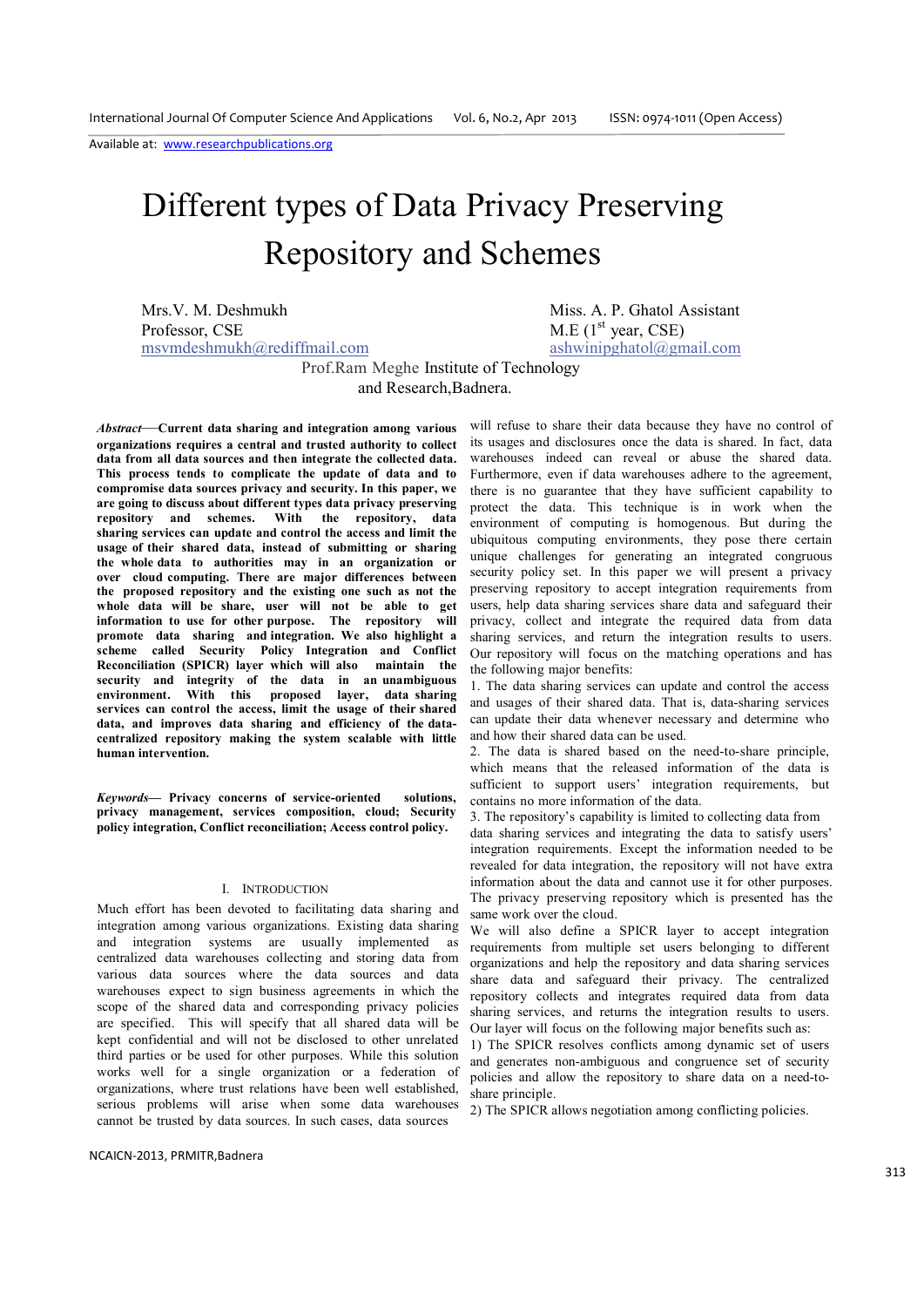We show how efficiently the SPICR facilitate user collaborations among participating to access and use the appropriate resources through direct interaction with the resource owners.

# II SYSTEM ARCHITECTURE AND ASSUMPTIONS

#### *A) PRIVACY PRESERVING REPOSITORY:*

In existing data integration systems, it is assumed that there is a central and trusted authority collecting all data from data sharing services and computing integration results for users based on the collected data. In our system, as shown in Fig. 1, the repository collects only the required data for user's integration requests from the data warehouses or clients. Fig. 1.a shows privacy preserving repository for data integration across data sharing services and fig. 1.b shows privacy preserving repository for securing data across cloud. It is assumed that the repository will correctly construct the query plans for users' integration requirements, decompose query plans, discover and fetch data from distributed data sharing services, integrate all data together, and, finally, return the final results to users. Furthermore, it is also assumed that the repository is granted the access to the shared data by all data sharing services, and all shared data is well protected. Because the data sharing services use the context-aware date sharing algorithm, the repository cannot learn extra information from the inferential relations of the information it obtains during the integration process. The repository consists of two components: the query plan wrapper and the query plan executor. The query plan wrapper is responsible for analysing integration requirements and constructing query plans for the query plan executor. Since the wrapper development and optimization have been extensively studied we assume that the query plan wrapper can select data sharing services and construct a query plan graph from users' integration requirements. Based on this assumption, it will focus on how to decompose the query plan graph into a set of small sub graphs for each data sharing service to guide data sharing services to prepare shared data.The query plan executor is responsible for executing query plans to fetch data from data sharing services and producing the final results..



Fig. 1.a) Privacy preserving repository for data integration across data sharing services.

## NCAICN-2013, PRMITR,Badnera



Fig. 1.b) Privacy preserving repository for securing data across cloud

#### *B) SPICR LAYER:*

Our SPICR layer supports the repository to collect only the required data for user's integration requests. We assume that our SPICR layer will correctly evaluate the users' request to generate integration requirements and pass it to the repository to construct the query plans for users' integration requirements, decompose query plans, discover and fetch data from distributed data sharing services, integrate all data together, and, finally, return the final results to users. Fig. 2 shows the SPICR layer.



Fig.2 the SPICR Layer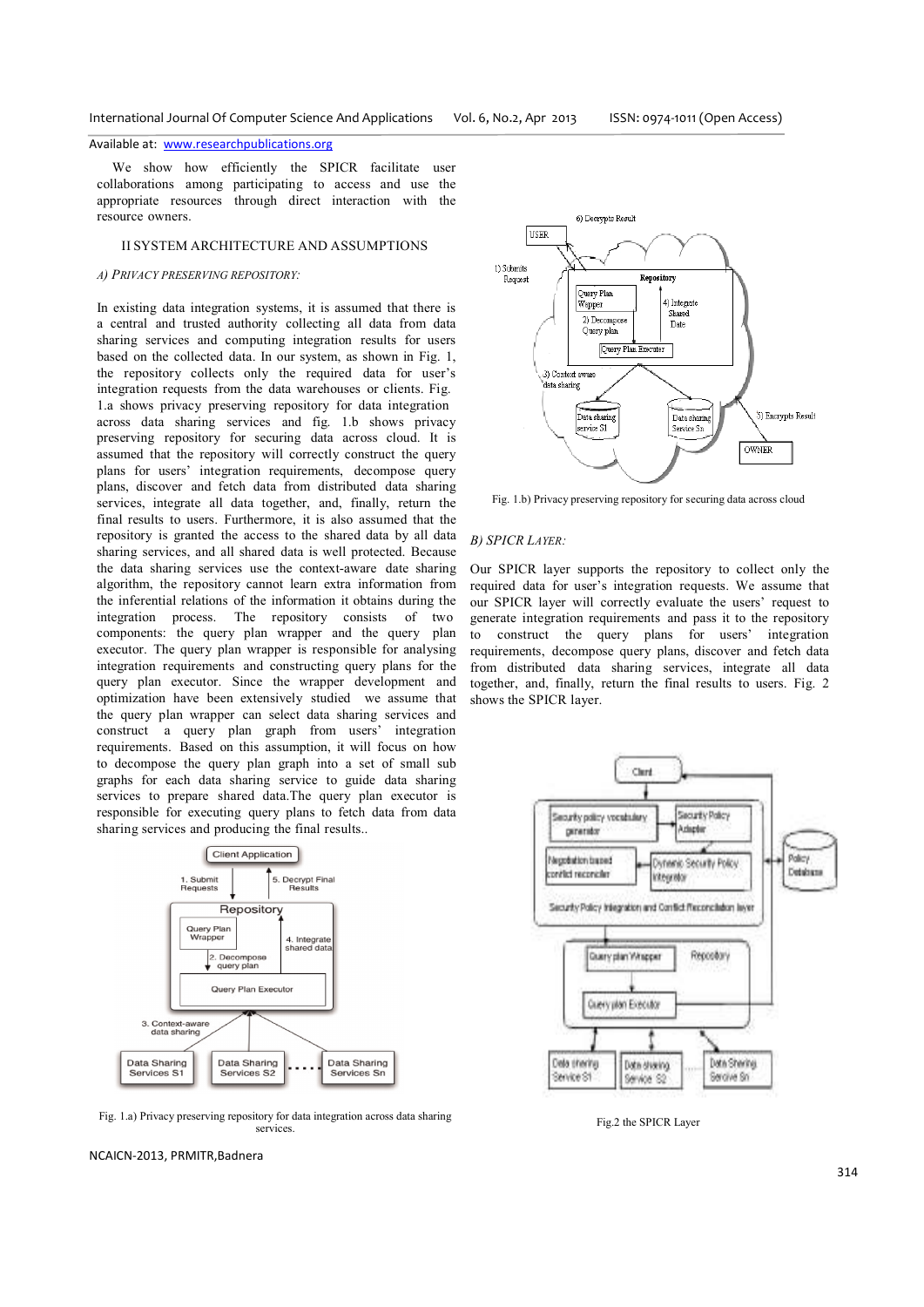An easy way to comply with the conference paper formatting requirements is to use this document as a template and simply type your text into it.

#### II. Overview of Approaches

## *A. Privacy Preserving Repository*

The goal is to develop a repository to facilitate the data integration across data sharing services. In this section, we will present the process of the data integration via our privacy preserving repository REP. Before going in to the process we have to know what the query plan and the privacy preserving repository means. They are defined as follows.

*Definition 1 (Query Plan): A query plan P is a partially ordered set of queries {p1; p2; ------; pmg} with two properties:*

*1) Each pi can be evaluated only after all of its precedent queries have been evaluated.*

*2) Each pi can use the data directly from data sharing services or its precedent queries' outputs as inputs.*

*The final result of P is the outputs of pi with no successive queries, and all other queries outputs are intermediate results*  [6] *.*

The above definition indicates that a query plan P has a much richer structure than a single query or a set of independent queries. First, there is a partial order relation among queries in P. Second, only the outputs of queries in P without successive queries constitute the final result and all other intermediate results should be protected.

*Definition 2 (Privacy Preserving Repository): For a query plan P = {p1; p2; ------; pmg} and a repository REP,REP is a privacy preserving repository for data integration if REP executes P in a privacy preserving manner then:*

- *1) REP only has P's final result encrypted with user's public key and has no information on P's intermediate results;*
- *2) and REP cannot use the data shared for P to evaluate any other queries* [7] *.*

The process of the data integration via our privacy preserving repository REP can be summarized as follows:

Step 1: The user sends his/her public key pk and the requirements about data integration to our repository REP.

Step 2: The query plan wrapper of REP analyses the user's integration requirements and converts them to a query plan graph G, and then decomposes G to a set of sub graphs {G1;G2; \_ \_ \_;Gmg }using the *Decompose Algorithm* and sends the sub graphs to the query plan executor. Every sub graph Gi represents the context of one data sharing service for conducting context-aware data sharing.

Step 3: For every Gi, the query plan executor looks for the corresponding data sharing service Si and sends Gi to Si, which prepares the data using the *Context-Aware Data Sharing Algorithm* and returns all randomized data to the query plan executor.

Step 4: The query plan executor executes the *Integrate Algorithm* on all returned data to execute the G and outputs

NCAICN-2013, PRMITR,Badnera

the results *FinalRes* of user's request, which is encrypted with the user's public key pk.

Step 5: REP sends *FinalRes* to the user who then decrypts it with his/her secret key sk $^{[10]}$ .

#### *B. SPICR Layer:*

Our approach consists of nine major steps.

Step1: The user provides his /her public key and the integration requirements of data. Apply homomorphic encryption algorithm for all values of selected attribute.

Step2: The Security Policy vocabulary generator checks the policy specifications for the requested user. The generator resolves ambiguity among the security policies using approach.

Step3: The Security policy Adapter adapts the existing security policies for the extended user set. It decides whether to grant the user to access the data or deny the user.

Step4: The Dynamic Security policy Integrator integrates security policies to generate a new set of security policies that is not present in either of collaborating organization.

Step5: The Negotiation-based conflict Reconciler resolves the conflict between the security policies and makes a

compromise by selecting the weakest security policy in the policy hierarchy.

Step6: Once the user is granted access to the data , the query plan wrapper of repository REP generates a query plan graph G, and then decomposes G to a set of sub graphs {G1,G2,…,Gm}using the Query Decomposition Algorithm and sends the sub-graphs to query plan executor. Every subgraph Gi represents the context of one data sharing service for conducting context-aware data sharing.

Step7: For every Gi, the query plan executor looks for the corresponding data sharing service Si and sends Gi to Si

Step8: The query plan executor executes the Integrate Algorithm on all returned data to execute the G and outputs the results final result of user's request, which is encrypted with the user's public key.

Step9: REP sends final result to the REP who then decrypts it with his/her secret key<sup>[10]</sup>.

## IV EXPLANATION OF THE PROPOSED MODELS

#### *A) Privacy Preserving Repository:*

#### Query Plan Decomposition:

The query plan graph G contains the information about all the data sharing services but each data sharing services only needs to know its related data hence the query plan wrapper will decompose G and send only the query plan sub-graphs to their corresponding data sharing services. For the given query plan graph  $G=(V, E, C)$  with m nodes, the decomposition algorithm which will construct a sub-graph Gi for each node vi by extracting vi's adjacent nodes and corresponding edges and the labels attached to edges . The sub graph Gi of vi as (Vi; Ei; Ci; ri), where Vi consists of all vi's adjacent nodes, Ei all the adjacent edges, Ci all the labels attached with Ei, and ri contains all random numbers assigned to Ei are denoted. Gi represents all data integration operations of the data sharing service represented by  $vi$ <sup>[1]</sup>.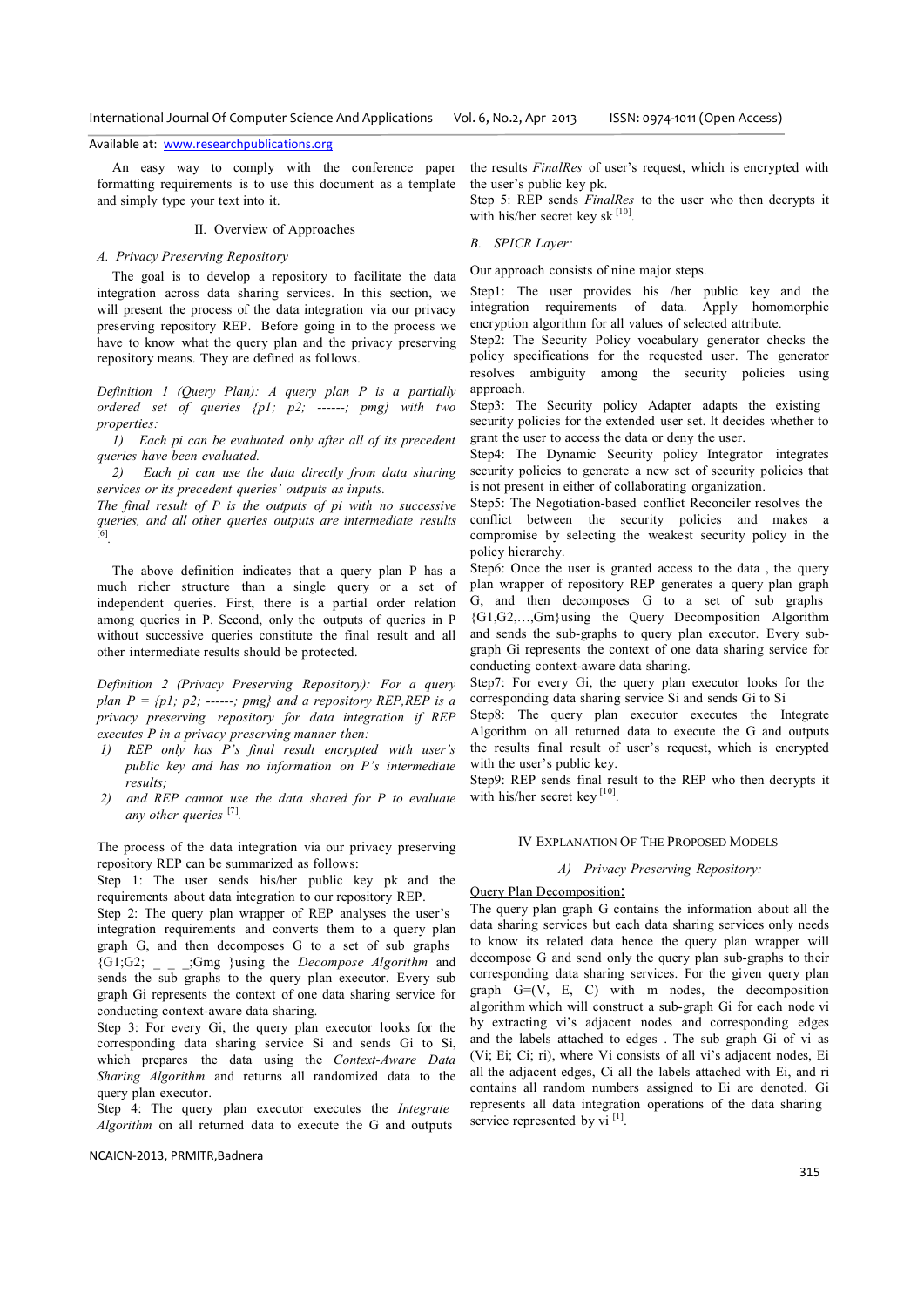#### Context-Aware Data Sharing:

In *Decomposition algorithm*, the query plan graph G is decomposed to a set of sub graphs. For each data sharing service, its sub graph Gi consists of the information about other data sharing services whose data will be integrated with its own data and how the data will be integrated together. Hence, we call the sub graph of vi the context of the data sharing service of vi in current G. Because data sharing services are aware of its context in the whole data integration process, they can determine which information should be shared and how to limit the usage of the shared data. The *Context-Aware Data Sharing Algorithm* help data sharing services share information with the repository. It focus on the matching operations to determine whether two records are matched according to the equality test between their attribute values. The matching between two data records is replaced by the matching between their hash values. Hash functions low conflict probability ensures the correctness of the hash-based matching and hash functions one-way property enables a third party to match two data records without revealing their values. Thus, the hash function is a simple solution for privacy preserving data matching [1].

### Data Integration:

When the repository receives the shared information from all data sharing services, the repository follow the query plan graph G and integrate the received information together to compute the integration results for the user this is done with the help of the *Integration Algorithm*.

## *The integration algorithm work as follows:*

Initialize: Before the repository REP evaluates an edge, it first retrieves the edge's label information from G to find out which attributes are to be matched. Meanwhile, REP collects all attributes shared by the edge tail node for its own outedges as AttrOut.

Match: In this step, REP scans and matches tail nodes' records with the records from head nodes.

Remove random factors: Assume that the edge's tail node's record rec passes the evaluation of the edge. To use rec to evaluate the tail node's out-edges, REP first needs to remove random factors from the shared information about rec for all attr belongs to AttrOut

Collect outputs: If the edge's tail node is the sink node t, REP collects the outputs of the whole query plan in this step  $[2]$ .

## *B) SPICR Layer:*

The working of the SPICR layer is explained below:

Step 1: Providing key and encryption algorithm: In the first step the user provides his /her public key and the integration requirements of data to SPICR layer. Then we apply encryption algorithm i.e. homographic encryption algorithm for all values of selected attribute. As the algorithm it deals

#### NCAICN-2013, PRMITR,Badnera

with dynamic environment having secure multi-party computation.

Step 2: Checking User Integration Requirements Vocabulary: Then the Security Policy vocabulary generator checks the policy specifications for the requested user. The generator resolves ambiguity among the security policies. Information access may require restrictions based on the content and context related to the access requests. It uses a specification language to generate security policy specifications for each collaborating organization, where a security policy can be specified as a quadruple with the components derived from the ontology containing the key concepts needed for specifying security policies.

Step 3: Security Policy Adaptation: The Security policy Adapter module adapts the existing security policies for the extended user set. It decides whether to grant the user to access the data or deny the user. When an access to a resource is requested by a user from other participating organizations, the resource owner should make the decision on whether to grant the request to the resource. However, since the requester is from another organization, the resource owner may not have much knowledge about this requester. So it evaluates a stranger's trustworthiness based on where he comes from and how he is trusted in the organizations he belonged before.

Thus, it will use a similarity-base security policy adaptation algorithm to help the resource owner make a decision based on evaluating whether the participating organizations that the user comes from have similar security policies, and whether the user request will be granted under those security policies. However, for dynamic collaborations in ubiquitous computing environments, we present an alternative approach based on policy adaptation and negotiation to achieve dynamic security policy integration with minimum human intervention.

Step4: Generating composite Set of security Policies: The Dynamic Security policy Integrator module integrates security policies to generate a new set of security policies that is not present in either of collaborating organization. It uses a negotiation-based approach to generating a congruous set of security policies which can be accepted by all participating organizations. Participating organizations will first provide their inputs towards the generation of the policies, and then make compromise in order to resolve possible conflicts and reach an agreement. This is used to address possible conflicts which arise from the integration, and to specify new security policies for the resources generated by the collaboration. In both cases, no single organization can claim the sole ownership of the generated resources, and thus no security policies of any participating organization should take priority over those of other organizations.

Step 5: Resolving Conflict among Security Policies based on Negotiation: The Negotiation-based conflict Reconciler resolves the conflict between the security policies using Negotiation-based Policy Algorithm for conflict reconciliation and makes a compromise by selecting the weakest security policy in the policy hierarchy. Thus, instead of rejecting a possible collaborator because of some conflicting security policies, collaborating organizations often prefer to take certain risk and move forward with the collaboration by relaxing their security policies and adopting some weaker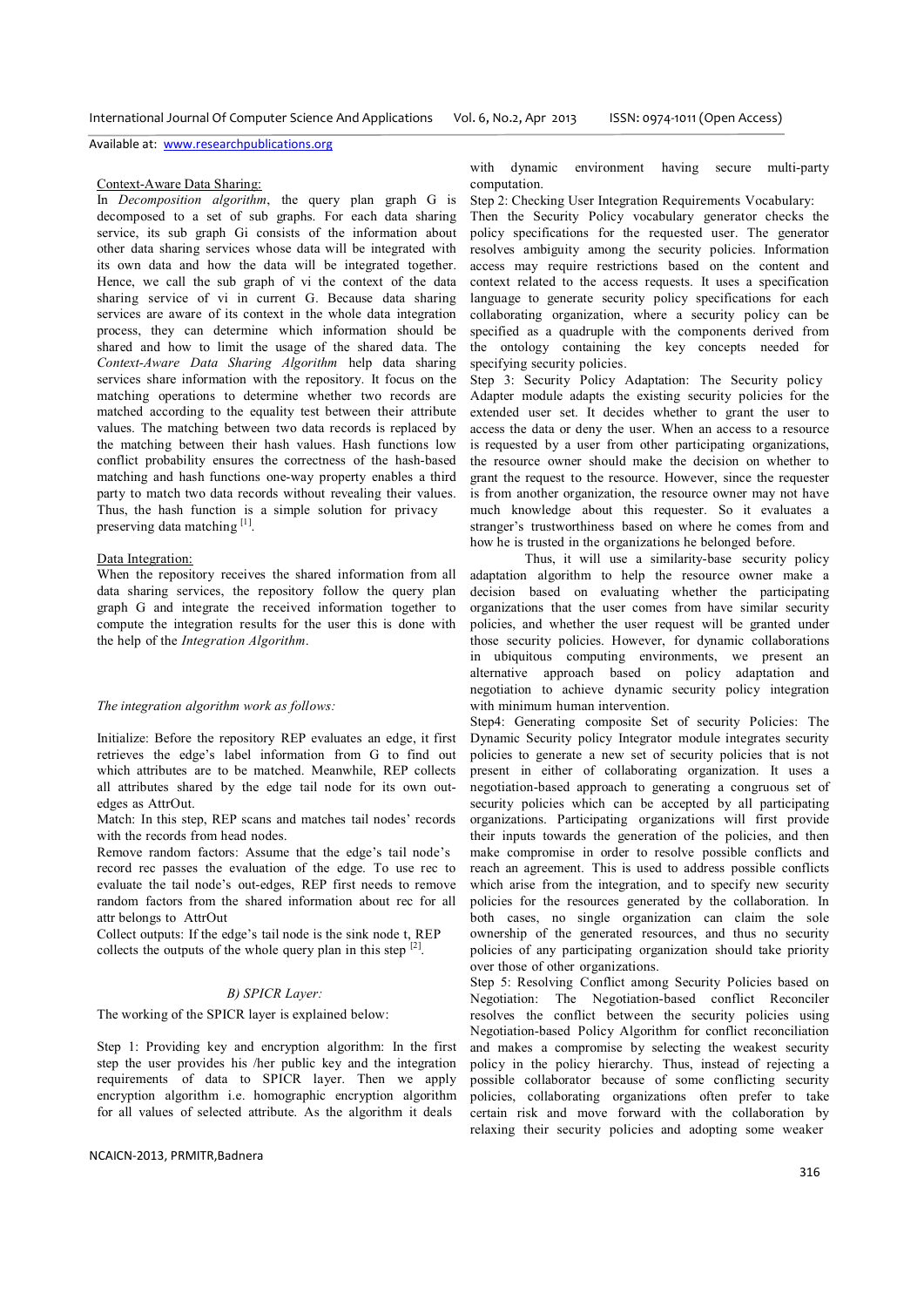security policies to resolve the conflicts. For a specific resource, each organization specifies a chain of security requirements instead of just one security requirement. The head of the chain is the most desirable security policy travelling through the chain from the head, the security requirements become weaker and weaker. The SPICR layer interacts with the Security Policy Database that maintains the policies along with user credentials, roles and their permissions in the form of XML schemas. Once the credential is evaluated, the role is mapped and the context is extracted, the user is granted access to the data. The SPICR generates information for data integration process. This information will help the repository figure out what data should be retrieved from data sharing services and how to integrate the data together, and will help data sharing services share their data without revealing more information than the evaluation of G needs.

Step6: Query Decomposition: The query plan wrapper of repository "REP" generates a query plan graph G based on XML specification i.e. QPSL (Query plan specification language), and then decomposes G to a set of sub-graphs {G1,G2,…,Gm}using the Query Decomposition Algorithm and sends the sub-trees to query plan executor. Every subgraph Gi (operator,attribute1, attribute2) of one data sharing service for conducting context-aware data sharing.

Step7: Context-aware Data sharing: To further protect the privacy of such information; we use a Context-Aware Data Sharing algorithm to randomize the result. We focus on the matching operations to determine whether two records are matched according to the equality test between their attribute values. Basically, the matching between two data records can always be replaced by the matching between their hash values. The process uses context-aware data sharing algorithm.

Step8: Data Integration: When the repository receives the shared information from all data sharing services, the repository should follow the query plan graph G and integrate the received information together to compute the integration results for the user. The integration process uses the Integration.

Step9.Decryption: REP sends final result to the REP who then decrypts it with his/her secret key  $[3]$   $[4]$ .

#### V. CONCLUSION:

In this paper, the presented privacy preserving repository to integrate data from various data sharing services and an approach to security policy integration and conflict reconciliation for collaborating organizations in ubiquitous computing environments. The repository only collects the minimum amount of information from data sharing services or from the client across the cloud which is based on user's integration requests, and data sharing services can restrict our repository to use their shared information only for user's integration requests, but not other purposes. For the SPICR layer, a resource owner can adapt its existing security policies to cover the new users from collaborating organizations using the similarity indices as a selection criterion and make a decision based on their inputs. Collaborating organizations with conflicting security policies can try to resolve the conflicts by gradually making security compromise and

# NCAICN-2013, PRMITR,Badnera

relaxing their security policies until the conflict reconciliation process reaches certain compromise threshold associated with that particular collaboration. Thus, allow the user to integrate data with the help of repository without any conflicts.

## VI FUTURE WORK:

Future research along this topic includes how to extend the expressiveness of our specification language, enable our repository to support more types of data integration operations, and improve of our repository's performance for much larger scale of data size. A possible approach for performance improvement is to enable the precomputation of data, which allows the data sharing services to obtain some preliminary information about their data for accelerating data sharing. In future we will be coming up with a secure development scheme of the hash function and its implementation in public key cryptography for maintaining the privacy of data in the cloud. The future research work also includes about how to evaluate the security of the SPICR layer and on the design of policy languages.

#### **REFERENCES**

[1] Stephen S. Yau, Fellow, IEEE, and Yin Yin, "*A Privacy Preserving Repository for Data Integration across Data Sharing Services*", IEEE Transactions on Services Computing, vol. 1, no. 3, July- September 2008.

[2] Ranjita Mishra, Sanjit Kumar Dash, Debi Prasad Mishra, Animesh Tripathy paper "*A Privacy Preserving Repository for Securing Data across the Cloud"*

[3] Beneyaz A. Begum, Rajesh K. Thakur, Prashanta K.Patra paper "*Security Policy Integration and Conflict Reconciliation for Data Integration across Data Sharing Services in Ubiquitous Computing Environments"*. Int'l Conf. on Computer & Communication Technology.

[4] S.S. Yau and Z. Chen, *"Security Policy Integration and Conflict Reconciliation for Collaborations among Organizations in Ubiquitous Computing Environments"*, Proc. Fifth Int'l Conf. Ubiquitous Intelligence and Computing, pp. 3-19, 2008.

[5] Kamber, et al., *"Data Mining Concepts and Techniques",* 2nd Edition,Elsevier, New Delhi, 2009, p12-13

[6] R. Agrawal, A.V. Evfimievski, and R. Srikant, *"Information Sharingacross Private Databases,"* Proc. ACM SIGMOD Int'l Conf. Management of Data (SIGMOD '03), pp. 86-97, 2003.

[7] R. Agrawal, J. Kiernan, R. Srikant, and Y. Xu, *"Order-Preserving Encryption for Numeric Data,"* Proc. ACM Int'l Conf. Management of Data (SIGMOD '04), pp. 563-574, 2004.